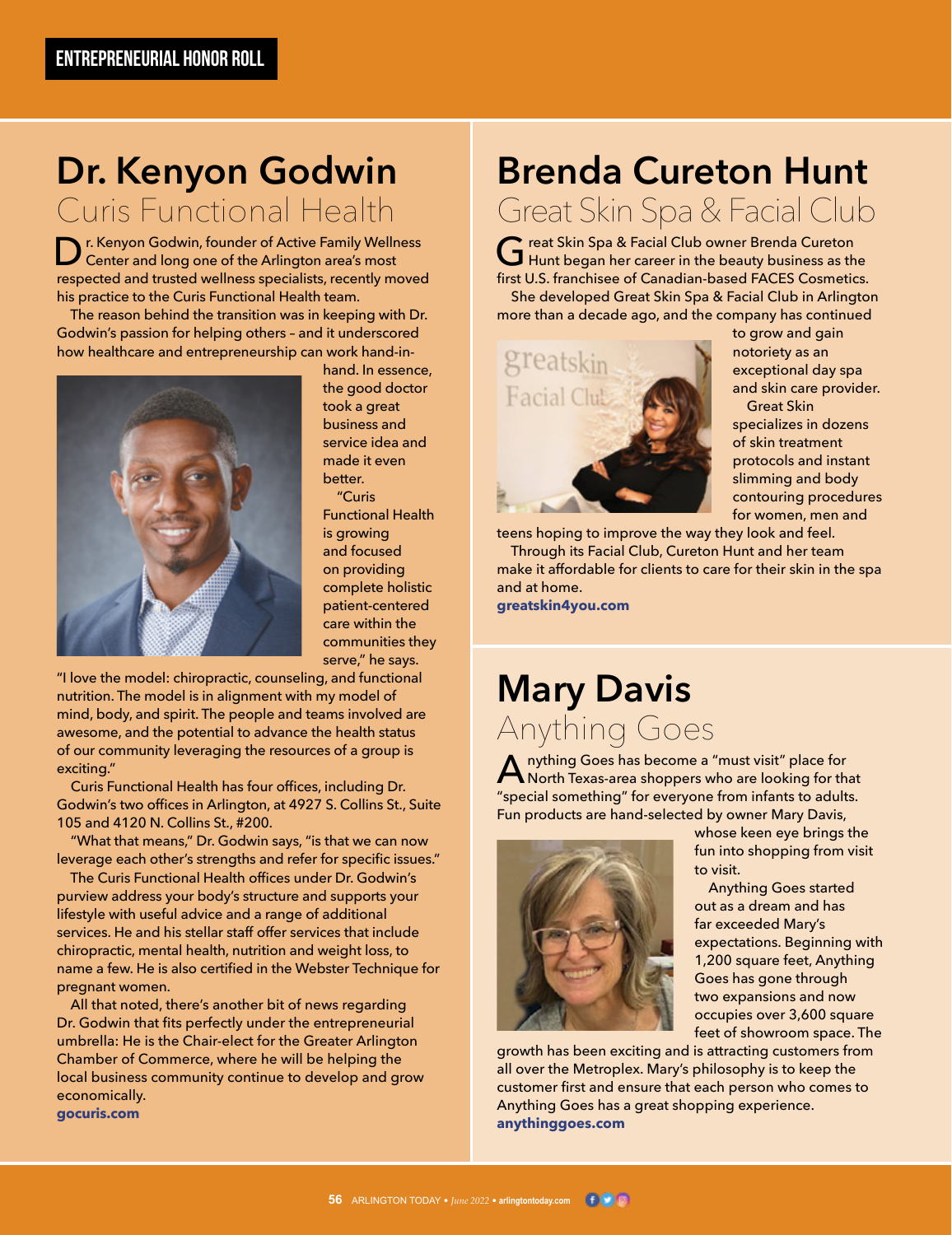# **Teresa Burda**

Gracie Lane

As a long-time enthusiast of the best boutique venues,<br>Teresa Burda started Gracie Lane in 2013 along with her husband Mike and their daughter, Mary Macken. Founded on the goal of creating a one-of-a-kind shopping experience



in Arlington, Gracie Lane has evolved into the region's "go to" venue, offering more than 50 individual boutiques under one roof.

 Gracie Lane is all things pretty wrapped up in one package. From the moment you walk through the door you will feel a sense of elegance, and lovely fragrances catch you by

surprise. You have to spend time at Gracie Lane to truly know the wonderful variety of children's clothing, stand out pieces for women, gifts that express true personal connections, and home decor that will become focal conversation pieces. **gracielanecollection.com**

# **Aziz Kobty** Prince Lebanese Grill

**Y** ears from now, the good folks who make Prince<br>Lebanese Grill one of Arlington's favorite restaurants will likely recall the fall of 2021 with great fondness. The popular eatery was featured in *Texas Monthly* magazine, restaurant



Manager Aziz Kobty and the team were chosen to serve as the celebrity chef for the Dallas Cowboys' home opener at AT&T Stadium, and the Kobty family was inducted into the Arlington Highlands Rotary Club as honorary members.

 All those achievements symbolize why Prince Lebanese Grill is known for

its outstanding food, superior service and a heart for paying back those with whom they live and work. Oh, yes, one more thing: In August, Prince Lebanese Grill earned its fourth straight *Arlington Today* Readers' Choice All Star honor. **princelebanesegrill.com**

## **Mike & Amy Wade** Wade Funeral Home & Crematory

**A** s a consistent member of *Arlington Today's* Readers'<br>Choice All Star team and as a back-to-back winner of our Editor's Choice award for customer service, Wade Funeral Home & Crematory has long been a hallmark family owned company that serves its clients and the



community at large in all the right ways.

 Mike and Amy Wade have comforted area residents for some two decades with compassion, attention to detail and a heart for service.

 Mike and Amy purchased Wade Funeral Home in Hubbard, Texas in

1985, and built Wade Family Funeral Home in Arlington in 2003.

 Mike is owner and funeral director in charge. He actively supports the community and is a member of the Arlington Kiwanis Club, downtown Rotary Club, Arlington Historical Society, Arlington High School Alumni Association, Texas Funeral Directors Association, National Funeral Directors Association, and Toy Train Collector's Association.

 Amy is the marketing director for Wade Funeral Home. She, likewise, is very active with the community, serving on numerous committees of organizations in Arlington. She and Mike are members of First Baptist Church of Arlington.

 Since its founding in Arlington, Wade Funeral Home has served as the community's only locally owned and family operated funeral home. And because the Wades are so invested in that community, they and every staff member are passionate to serve their neighbor clients with worldclass service.

 "You may wonder why local, family ownership matters," Mike says. "The reason it does is our pure dedication to care of this community during the most trying times in life, the loss of a loved one. You have choices, but no other provider in this community can match our experience and personal commitment to our friends, neighbors and all the families in the communities we serve." **wadefamilyfuneralhome.com**